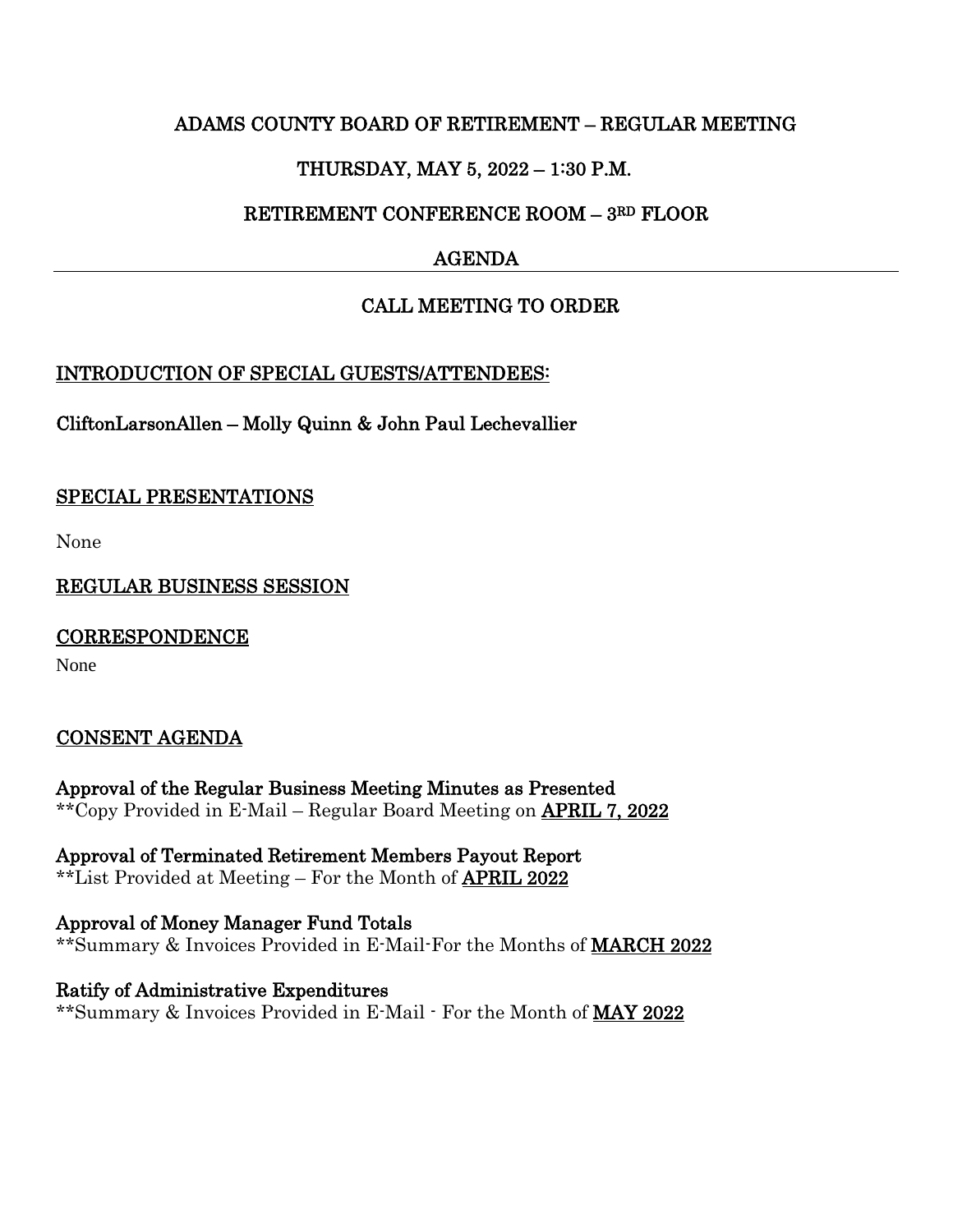### UNFINISHED BUSINESS

None

## NEW BUSINESS

- 1. CliftonLarsonAllen Molly Quinn & John Paul Lechevallier 2022 Financial Statements and Audit Report
- 2. 2022 1st Quarter Performance Review Dale Connors

### STANDING REPORTS

### CAPTRUST

• Monthly Investment Update

### Davis Graham & Stubbs, LLP

• Legal Update

### Gabriel Roeder Smith & Company

• Actuarial Update

### Retirement Staff - Administrative Business

• Administrative Update

### OTHER BUSINESS

- Board Members/Attendee Questions & Comments
- $\triangleright$  Additional Agenda Reports

### EXECUTIVE SESSION

None

This agenda was posted 24 hours in advance of the Adams County Board of Retirement meeting on the Adams County Retirement Plan website at [www.acretirement.org](http://www.acretirement.org/) and physically posted at Adams County Government Center, 1<sup>st</sup> Floor Bulletin Board, 4430 South Adams County Parkway, Brighton, Colorado 80601.